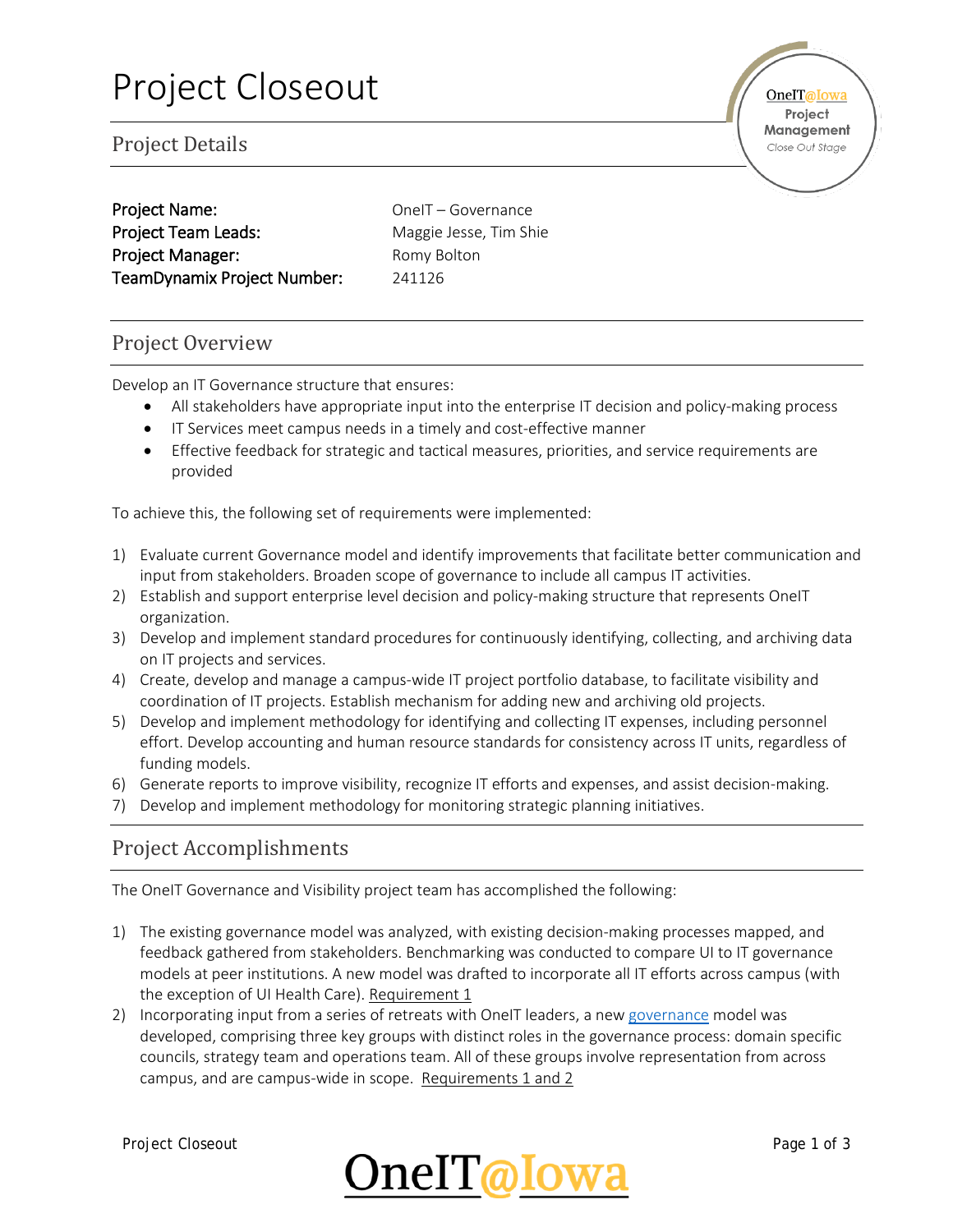# Project Closeout



- 3) A process was established to identify potential projects and guide them through the governance process in a timely and transparent manner, based on established criteria. The process, initiated by any campus IT leader, involves entering project information into a workflow form, which triggers essential project information to be posted on the **OneIT** intranet for campus visibility. The potential project is guided and tracked through the appropriate governance groups by the Project Management Office (PMO). Projects are tracked through the workflow process, and subsequently in TeamDynamix, once approved. Project closeout documentation will also be posted on the OneIT intranet, providing an archive of completed projects. Requirements 3 and 4
- 4) An IT project portfolio database has been established and is being maintained by the PMO, using TeamDynamix, Workflow and the OneIT Intranet. Requirement 4
- 5) As part of the OneIT PMO project, all 20 non-ITS departments were brought onto a time tracking software solution, TeamDynamix, to ensure consistent tracking of IT expenses and personnel effort across projects and services. Project management documentation, TeamDynamix and other systems are being utilized for identifying and collecting IT expenses. Requirement 5
- 6) New projects that enter the governance workflow process are reported on at weekly Operations Team meetings. In addition, Custom and Out of the Box reports are available to IT Leaders through TeamDynamix. Requirement 6
- 7) The six councils have implemented a road mapping process. The roadmaps are reviewed by the Strategy Team with IT initiatives prioritized in alignment with institutional priorities. Requirements 3, 7

#### Recommendations for Further Action (What tasks are still left to do)

The following recommended activities will continue as the governance model is operationalized and evolves.

- 1) Continue communication and promotion of governance model
	- a. OneIT Town Hall (8/10/17)
	- b. Continue to provide governance related information via OneIT website and Intranet.
	- c. Launch Public Discussion (Project Insight) Sessions